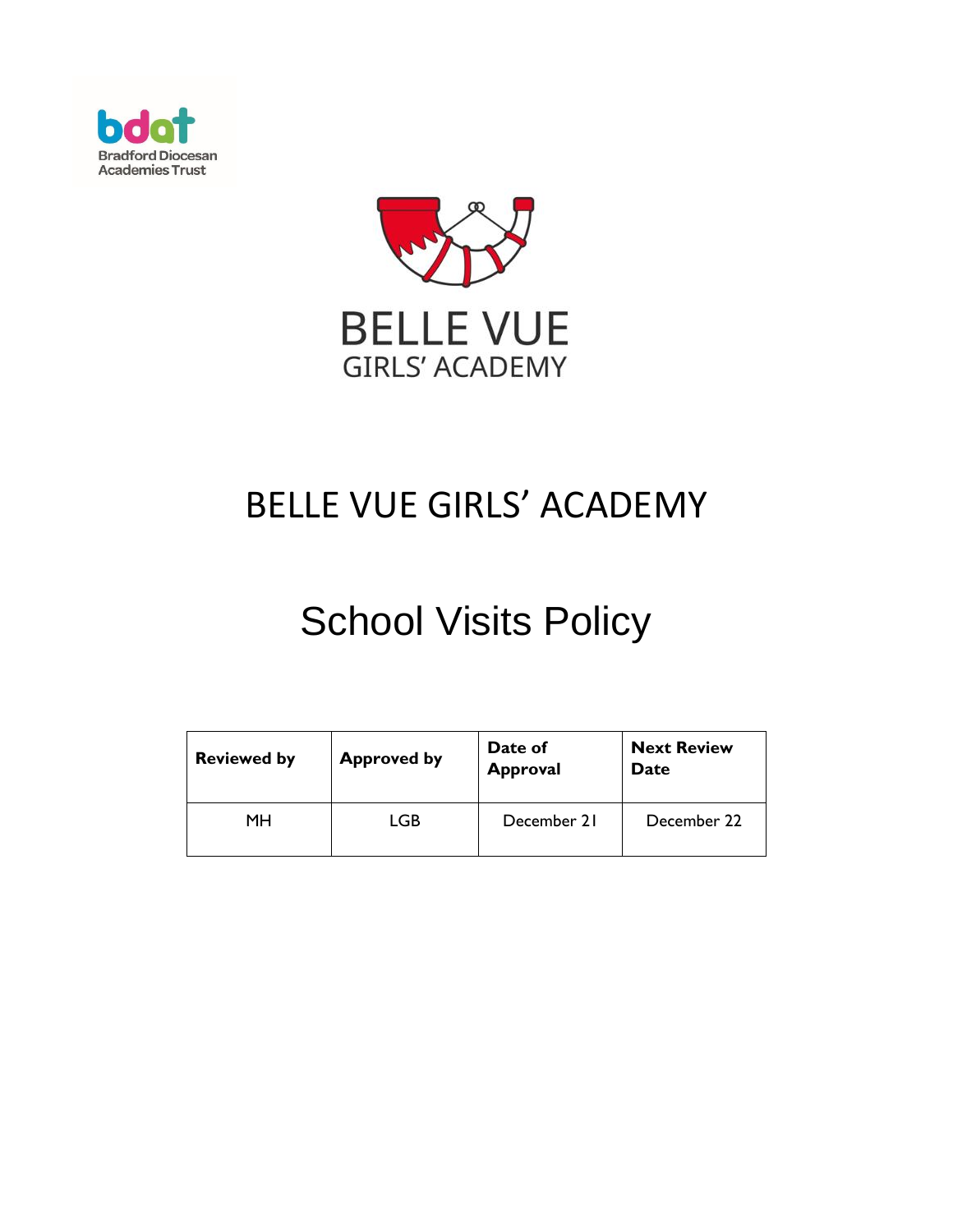The purpose of this policy is to ensure that all educational visits, irrespective of their nature and duration, are well planned and co-ordinated and take into account the health and safety issues that may foreseeably arise during any visit. Only competent persons and organisations will therefore be selected for the purpose of planning and organising any visits and all and any venues visited will be carefully assessed beforehand.

#### **Policy**

- To ensure that the purpose of any educational visit is clearly understood and is the focal point for any arrangements made.
- To ensure that all visits have prior approval before going ahead.
- To ensure adequate provisions and arrangements have been included for all students with special needs during educational visits.
- To co-ordinate all educational visits through our appointed Educational Visits Co-Ordinator (EVC).
- To ensure a suitable Trip Leader is appointed for each type of visit, irrespective of the nature and duration.
- To ensure that any selected Trip Leader has the relevant qualifications (where appropriate), skills, experience and abilities suitable for the responsibilities placed upon them.
- To select only appropriate venues and locations that are well-known and/or have been adequately assessed beforehand.
- To select only competent persons for supervisory roles and to ensure they have been suitably vetted and cleared in line with the school's safeguarding procedures.
- To select only competent and assessed travel and/or tour operators for means of transportation to and from venues and locations.
- To arrange educational visits only where the risks have been assessed and reduced to as low as reasonably practicable beforehand.
- To provide effective levels of supervision at all times appropriate to the numbers and age group(s) of the students.
- To ensure that all parents are fully informed of any plan to organise an educational visit and that formal consent has been obtained beforehand.
- To assist, wherever possible, those parents who may have difficulties in meeting all the costs of any specific visit.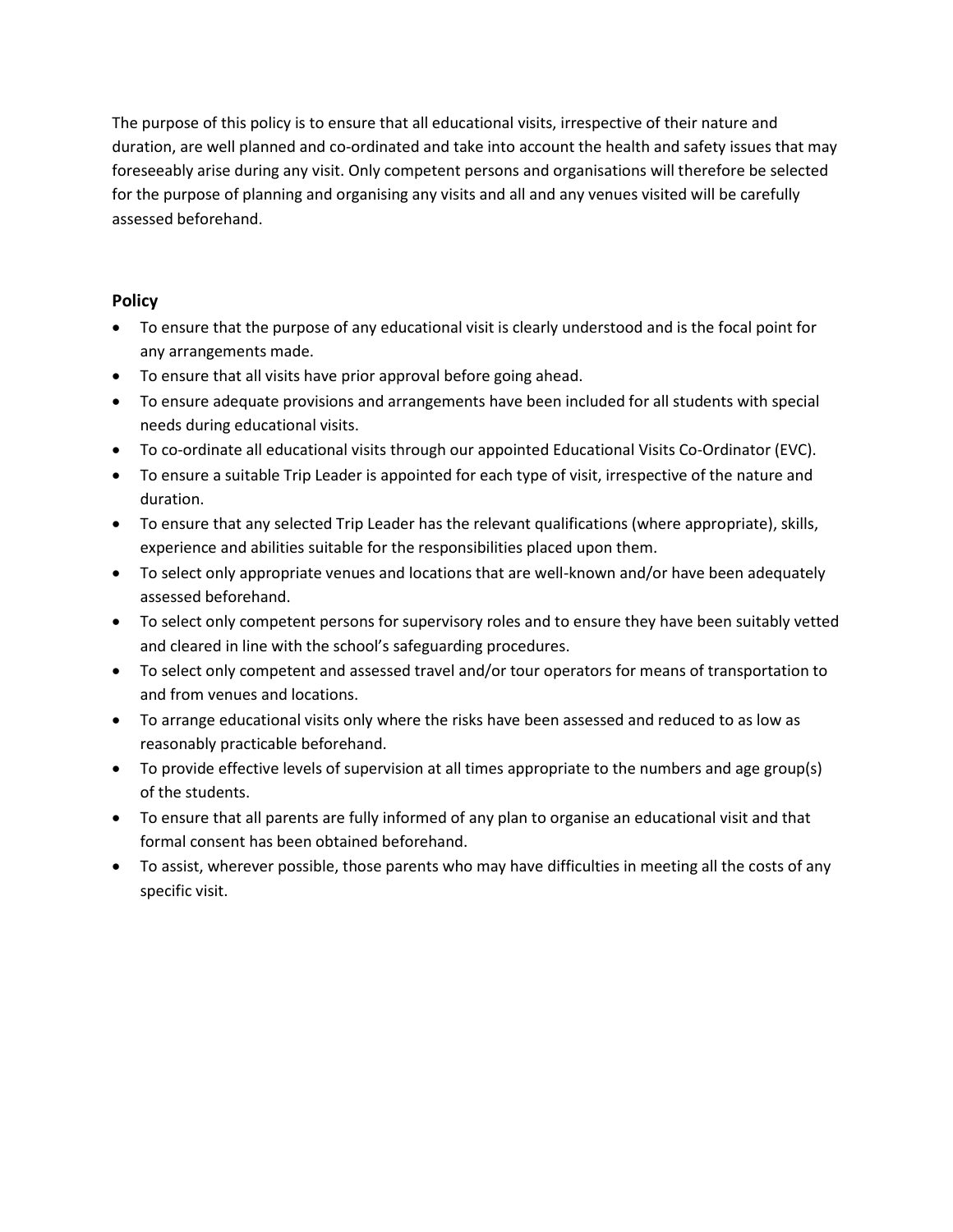#### **Visits Personnel**

#### *Emma Landau -Educational Visits Co-Ordinator*

- The primary functions of the above named person are to co-ordinate and oversee all issues and controls regarding educational visits and to liaise between all appropriate parties during the planning and organisation.
- This includes the need to ensure that the requirements of this policy are carried out and that any problems or difficulties in meeting these requirements are reported.
- In particular, the above named person has responsibility for ensuring that any systems and procedures laid down for dealing with educational visits and the selection of suitable persons and organisations involved, follow the principal requirements of this policy and are fully in place prior to the commencement of any educational visit.
- In addition, the above named person is responsible for ensuring that feedback is obtained from all educational visits and utilised, where practicable, to both enhance and improve any future arrangements and selection processes.
- The above person can delegate specific tasks to other staff members and is responsible for ensuring that such delegation is appropriate and clearly understood.

#### *Trip Leader*

- To plan the proposed visit taking into account the health and safety risks that may arise before, during and after the visit.
- To appoint, where considered appropriate, any competent deputy or deputies in support of any visit.
- To ensure that as much relevant information is obtained on any proposed visit, venue and location to enable an appropriate risk assessment to be carried out. This may include an exploratory visit beforehand.
- To ensure that the needs of all those included on the visit are assessed and provided for.
- To ensure that the risk assessment(s) also determine the appropriate level of supervision, first aiders and any other specifically trained and/or experienced personnel.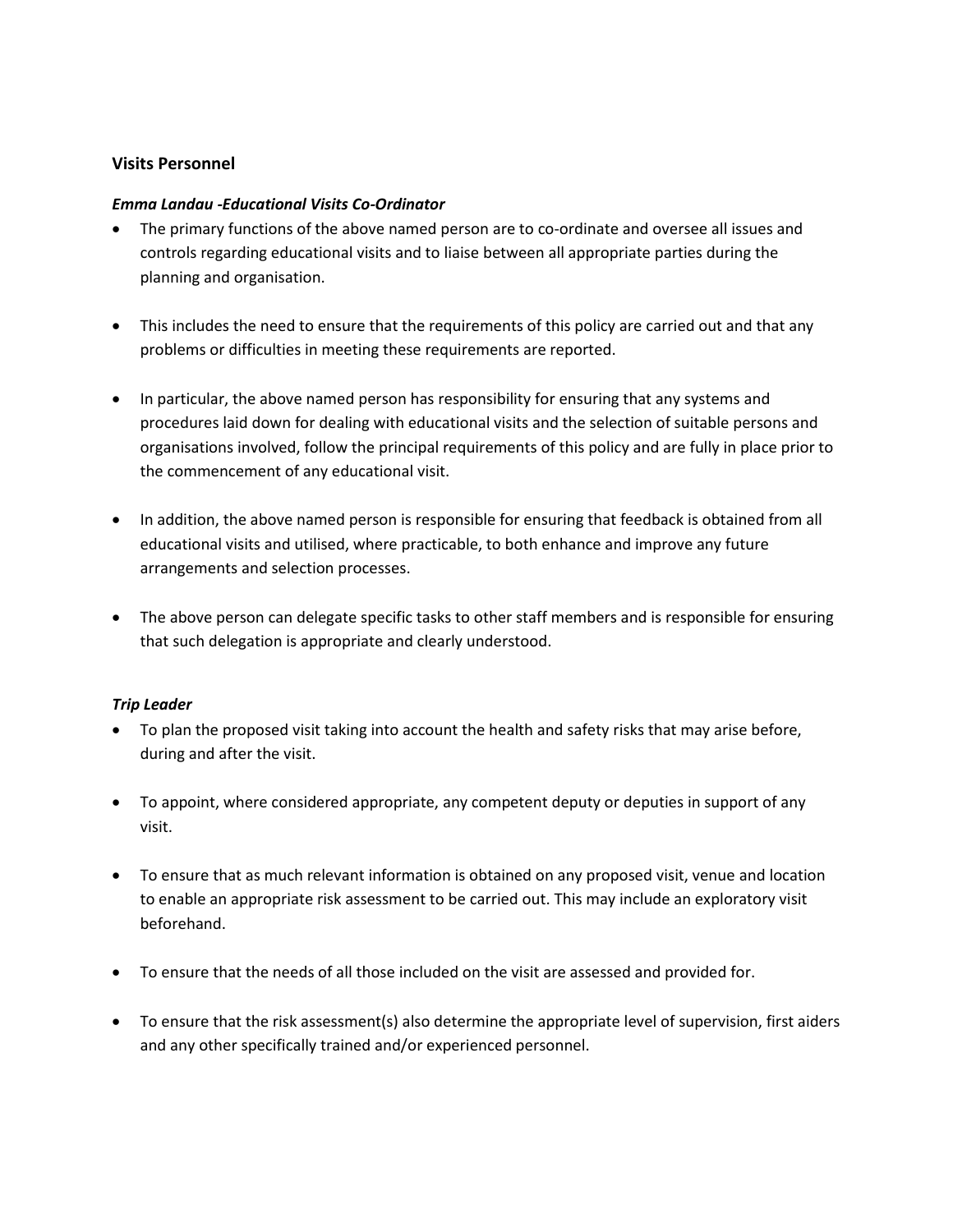- Ensuring that all equipment and materials required for the visit are adequate and arrangements are made to store them safely and correctly.
- To ensure parents are provided with all the necessary information about the educational visit, any equipment etc they need to provide, and the standards of conduct expected of their child(ren).
- Where appropriate, invite parents to any briefing sessions.
- To brief all group members, including students and parents, on the main elements of the visit, the standards expected and the roles and responsibilities of all prior to commencing the visit.

#### *Additional staff involved with educational visits*

- Support the Trip Leader in all requirements and follow instructions.
- Look out for the health and safety of themselves and those around them and for whom they also have appointed responsibility.
- Inform the Trip Leader of any concerns, observed or otherwise.

#### *First Aid*

- Before undertaking any off-site activities, the Trip Leader should assess what level of first aid provision is needed. The HSE recommends that, where there is no special risk identified, a minimum stock of first aid items are taken:
- a leaflet giving general advice on first aid
- individually wrapped sterile plasters (assorted sizes), appropriate to the type of work (hypoallergenic plasters can be provided if necessary)
- sterile eye pads
- individually wrapped triangular bandages, preferably sterile
- safety pins
- large sterile individually wrapped unmedicated wound dressings
- medium-sized sterile individually wrapped unmedicated wound dressings
- disposable gloves.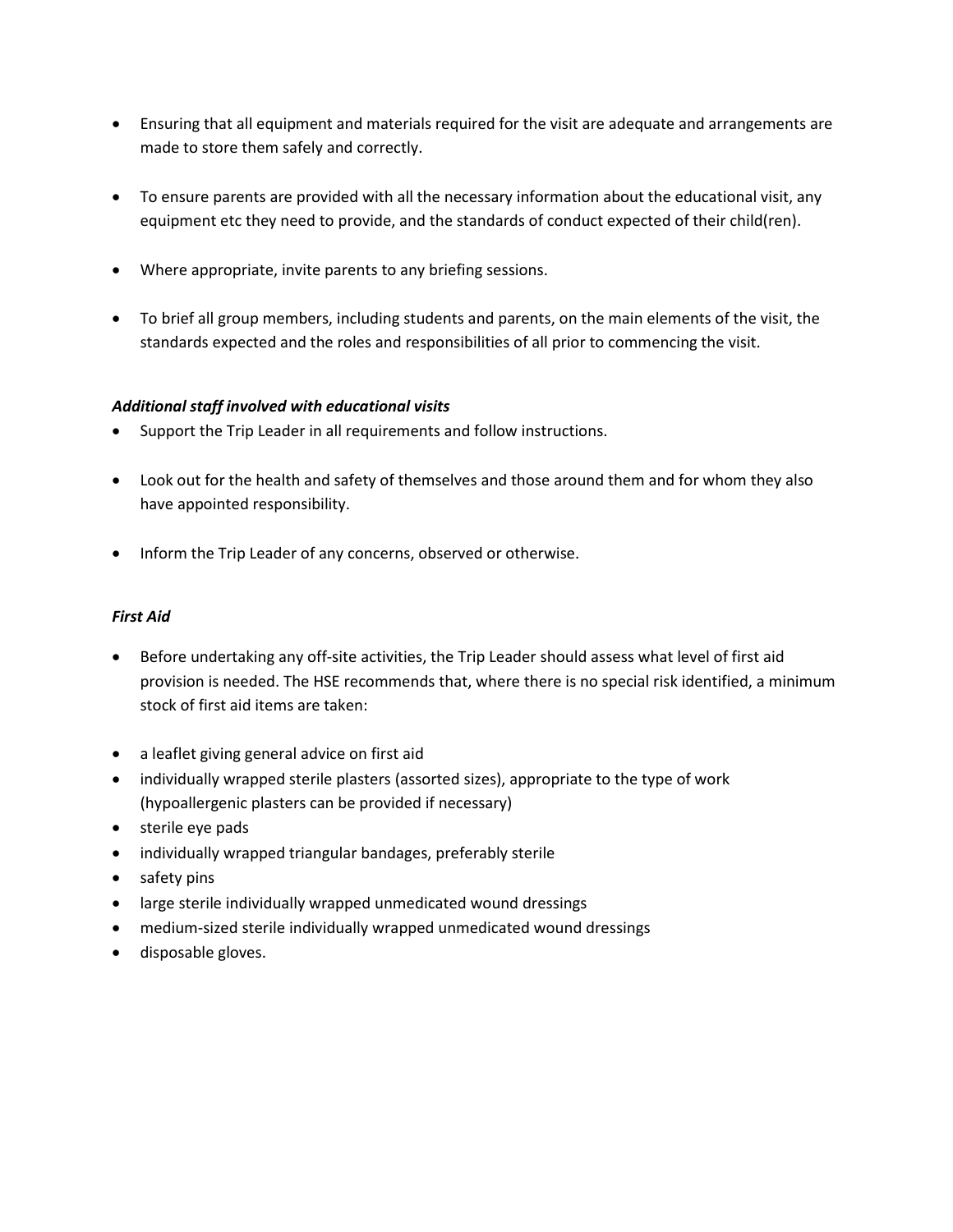#### *Staff: Pupil Ratio*

- Staff: Pupil ratios for school trips are not prescribed in law. Those planning trips, on the basis of risk assessment, should decide the ratios, taking into account the activity to be undertaken and the age and maturity of the pupils.
- Staff: Pupil ratios will be decided by the trip risk assessment, as a guide for low risk activities a staff pupil ratio for 1:20 is suggested. For higher risk activities this ratio will be higher.
- Low-risk activities are those that typically involve everyday risks, such as slips and trips. These should be differentiated from the much greater risks associated with outdoor adventurous activities such as caving, canoeing, rock-climbing etc.
- All trips will have minimum of two members of staff regardless of pupil numbers

#### **The Arrangements**

The school uses EVOLVE for the submission, quality assurance and monitoring of all educational visit



#### **Visits during the school day**.

- 1. Before any visit requests go to the Headteacher, they need to have been discussed with the line manager
- 2. The line manager will email the Headteacher for approval in principle
- 3. Letters can be sent to parents once approved in principle by the Headteacher and agreed by the EVC.

#### **When approved in principle:**

Log on to EVOLVE and follow the staged approach to communicating all aspects of the educational visit. Once the risk assessment, visit letter and register is complete and all other mandatory elements are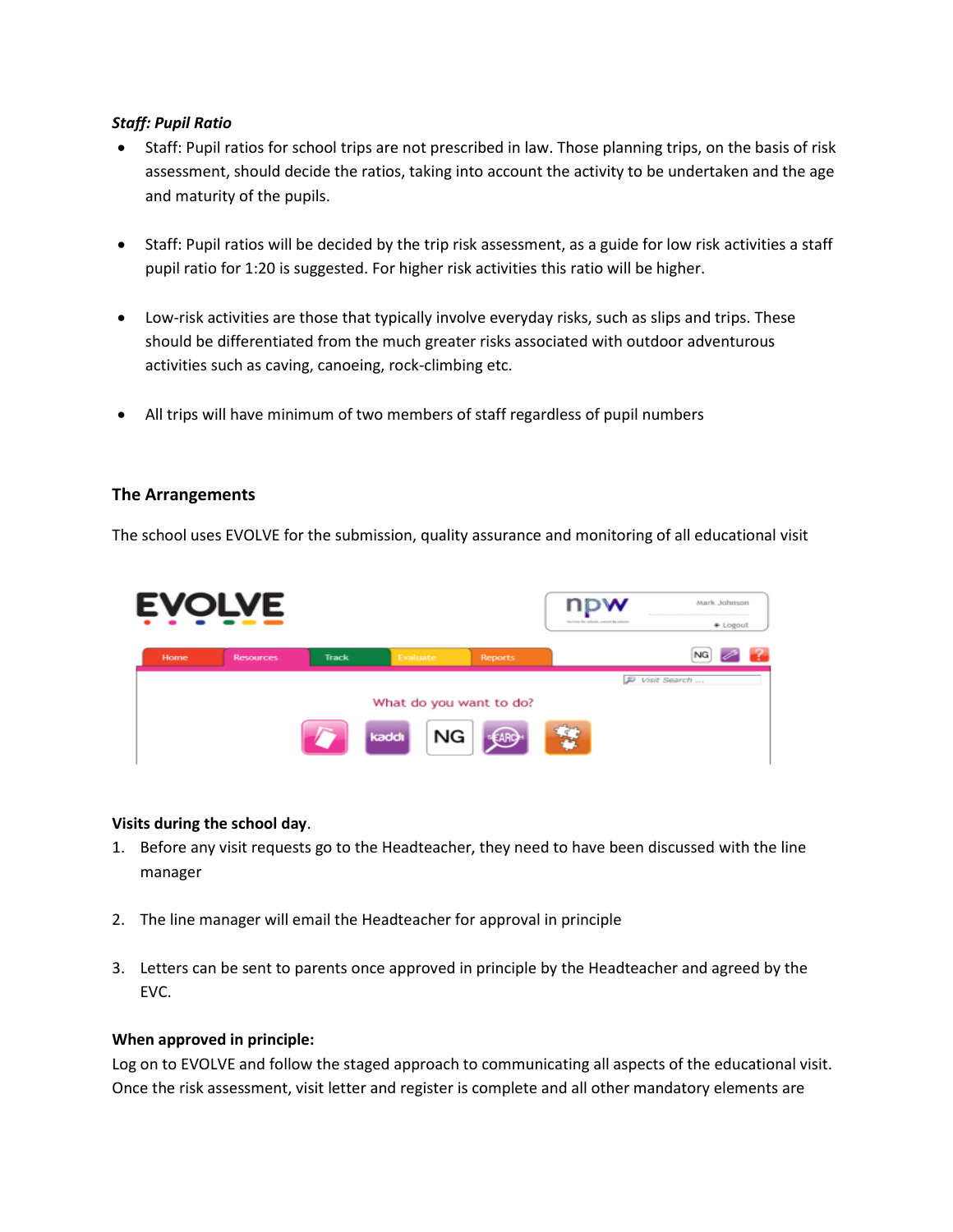filled, this is automatically sent to the EVC (Educational Visit Coordinator), who sends it on to the Headteacher once all checks are complete. Please submit all information on EVOLVE at least 2-3 weeks before the visit is due to happen. Only when the Headteacher approves the visit and you receive your confirmation email from EVOLVE does the visit have **full permission** to proceed.

#### **The risk assessment.**

This may well include a preliminary visit, even if the venue has been visited before. Consider what could go wrong, what will be done to avoid problems, what will be done in the event of problems.

Make first aid arrangements; first aid equipment must be taken on all visits and can be collected from the school Nurse.

A copy of the risk assessment must be attached to EVOLVE at least 2 week in advance. The Belle Vue Girls' Academy risk assessment template should be used (appendix 1 of risk assessment policy)

When creating the risk assessment please consider:

- Transport
- Venue
- Staff: Pupil Ratios
- Activities
- First Aid

#### *This list is not exhaustive.*

#### **The visit letter.**

This should be attached to the EVOLVE visit form and approved by the Headteacher and agreed by the EVC before being sent to parents. Every visit should have a letter to inform parents of the event and logistical arrangements.

To be included in the letter:

- Nature and purpose of the visit
- Cost (which should be the total, fully inclusive through PARENTPAY).
- Date
- Travel arrangements (including stations from start to finish)
- Departure and return times
- What student needs to bring/wear, etc.
- Arrangements for those entitled to free school meals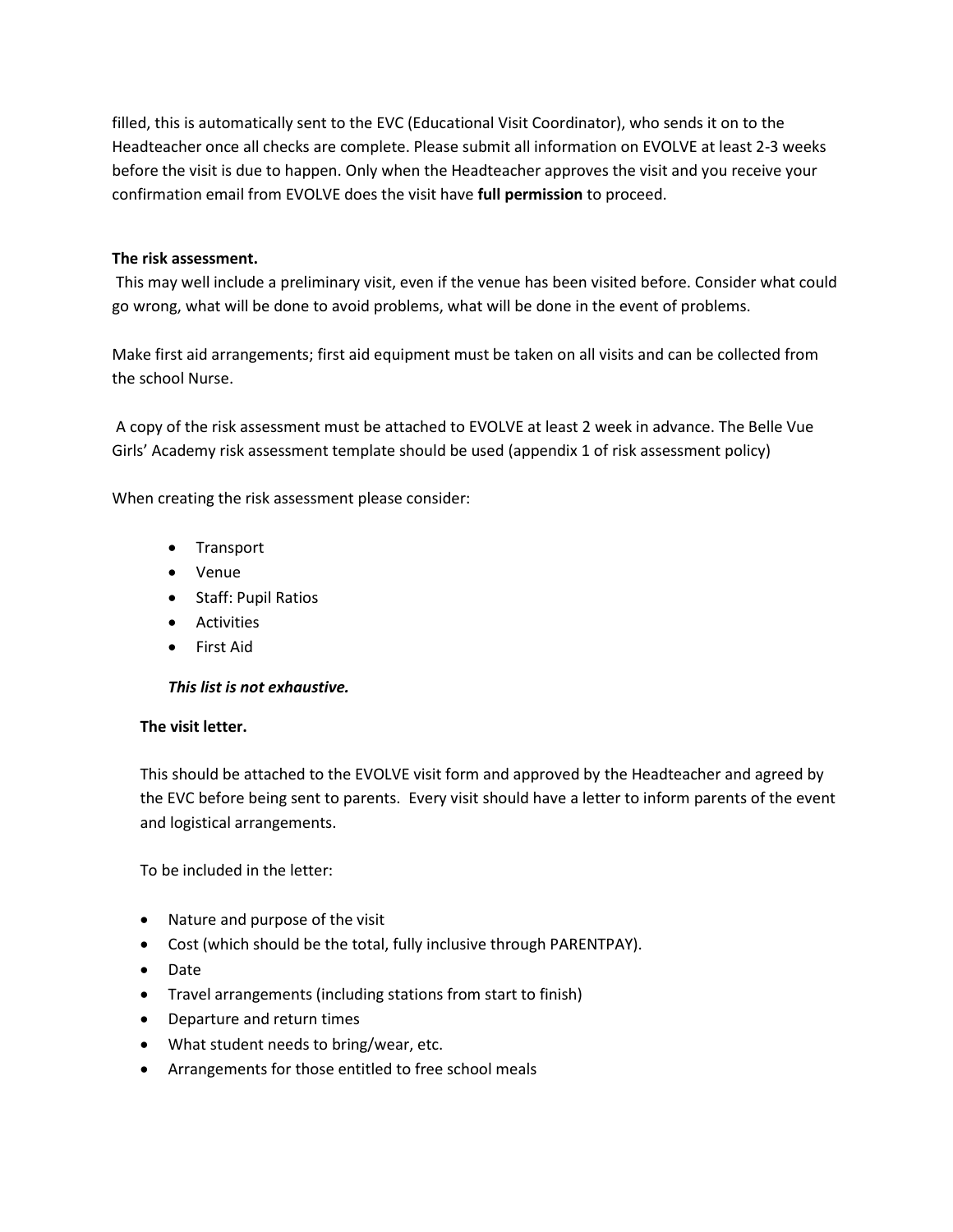• SLT emergency contact details - as default, either EVC should be named here

Where necessary a written detailed plan of the day should be attached in EVOLVE. It is important that all visit staff have a very clear understanding of the times, itinerary, responsibilities, etc for the visit. A meeting for the staff BEFORE the day of the visit is essential in ensuring all staff are clear on all relevant information.

#### **Free School Meals**

Free School Meal numbers should be collected by Evolve and automatically sent to the Catering Manager. Please ensure that you have checked this has happened with the Catering Manager.

#### **Medical needs**

Please ensure that you have noted the medical needs of students in your risk assessment where relevant. Particularly cross reference with SIMS those students who have allergies and require the use of an injection pen. A trained member of staff must be on the visit with these students. Please liaise with the School Nurse regarding student health concerns

#### **Visit Information**

All visit information must be stored on Evolve. This includes:

- visit plan/itinerary
- student list including emergency contact details and any medical needs
- spreadsheet of reply slips from parents
- staff list (and other relevant staff information where necessary)
- parent information letter
- risk assessment
- Medical needs register
- This list is not exhaustive

If you wish to carry student information (e.g. emergency contact details, medical needs) as a hard copy during the course of the visit, this must be carried in an opaque and secure folder that is kept on your person at all times. This is to ensure that personal information cannot be accessed by anyone outside the academy, in compliance with GDPR regulations.

#### **Educational visits which include residential accommodation (Includes oversea visits)**

- 1. Ensure that the visit has been added to the Governors approval list by the Headteacher
- 2. Carry out a risk assessment. A copy of the risk assessment must be given to the EVC well in advance
- 3. Check the list of those wishing to go with HOYs
- 4. Send first letter with dates, cost etc. to all those eligible.
- 5. Hold information evening for parents and pupils.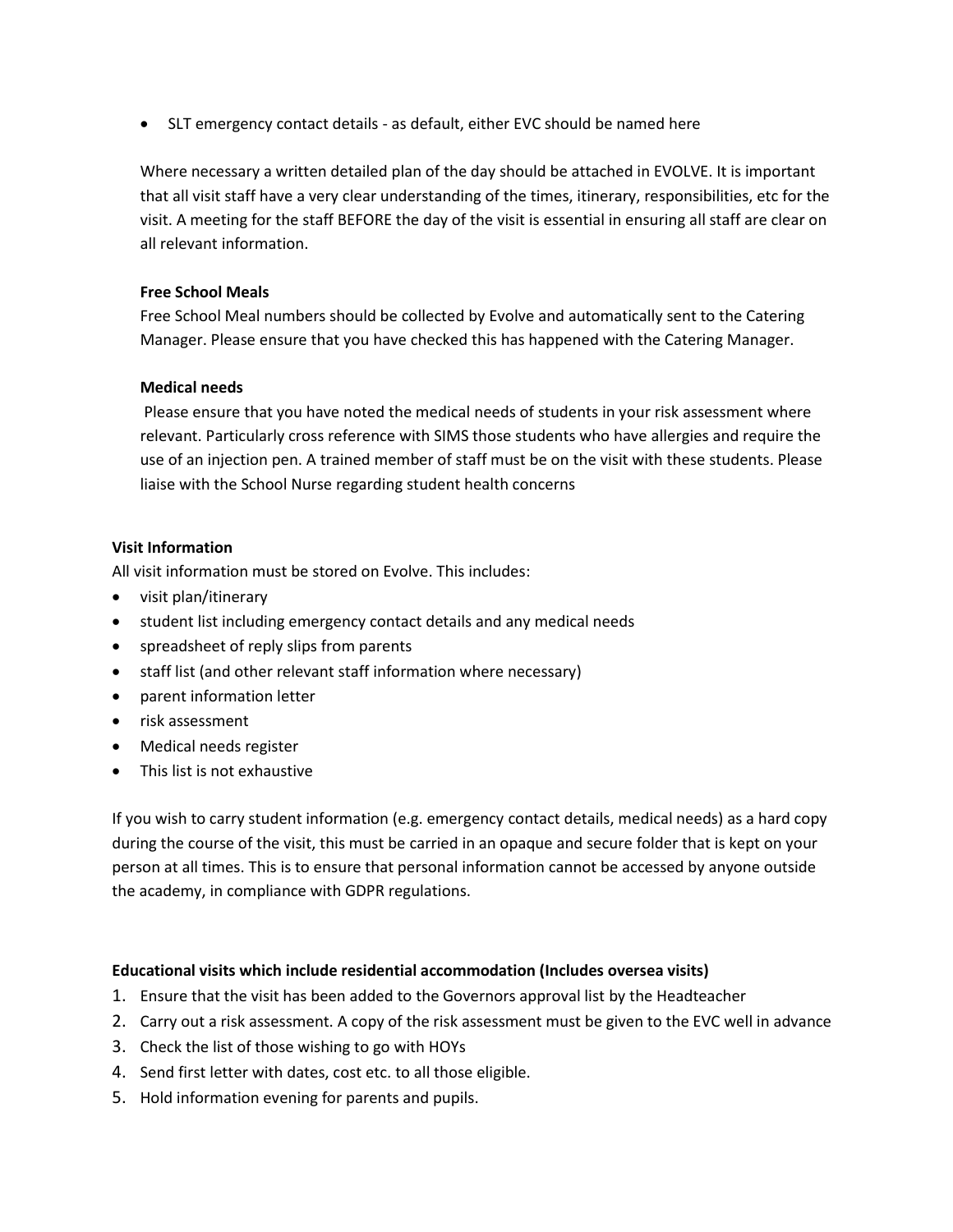- 6. Keep detailed records of payments and give pupils receipts
- 7. Get passports in as soon as possible
- 8. Record all details of every passport
- 9. Make arrangements for getting currency with the Finance Manager
- 10. Contact the British Embassy/High Commission in the country being visited.
- 11. Inform school immediately of safe arrival and any subsequent changes to arrangements or pending problems.
- 12. The hotel/hostel should be checked on arrival for satisfactory security arrangements, emergency procedures and fire exits.
- 13. After the visit, a written report should be submitted to the EVC, this should highlight any issues or problems encountered, any accidents or 'near misses' and anything which might inform decisions regarding any future visits to that or any other location.